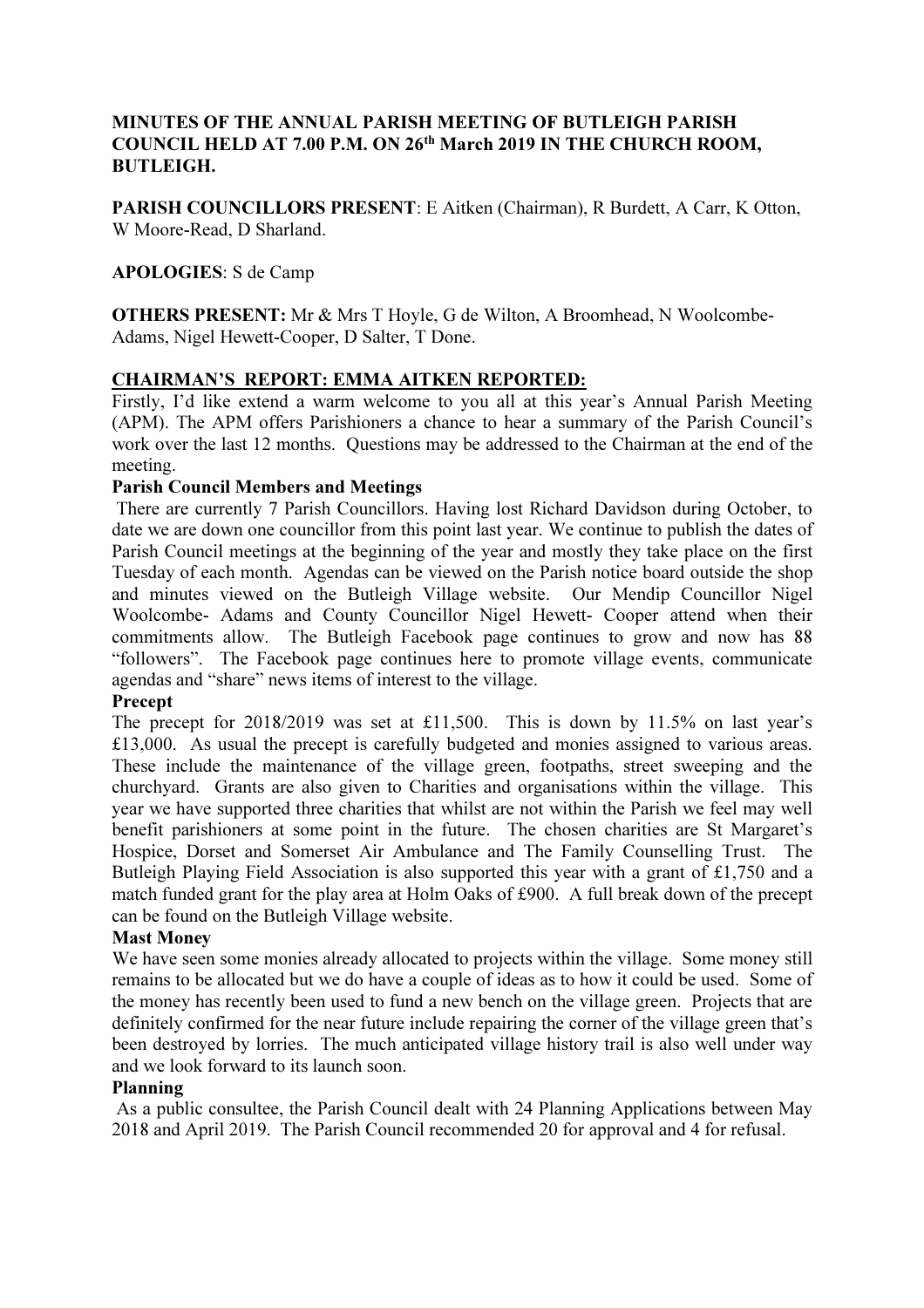These figures do not include applications in relation to tree works. These types of applications are in most circumstances left with no comment and a decision is left for the Tree Officer at Mendip.

The vast majority of applications related to residential extensions, additions and/or alterations.

The Council have also had to deal this year with an application for the allocation of 32 houses to land at Westview off Sub Road. The Council recommended refusal on this application, predominately based on concern for Butleigh's 32 houses in the Local Plan being allocated to one site.

## **Highways**

The Parish this year benefited from a grant from Somerset County Council. With this Highways raised the curb on Sub Road at the Compton Street junction. By giving a defining line between the road and pavement, safety of pedestrians should be significantly improved. These works only took place due to the Council being pro -active and nominating the project.

The Council continue to work with Highways and our District Councillors to find a solution to lorries coming down the High Street. It was decided the problem needed to be addressed further back than just Butleigh. With staff change overs at Somerset County Council this has been delayed but we shall continue to liaise and seek a solution.

### Environment

Last weekend the Parish Council co-ordinated another successful litter pick. Thirteen residents and 8 children pitched up to collect litter from the roads in and around the village. Some 35 bags were filled with glass bottles, cans, card, and plastics. We also sorted and ordered 4 boxes of recyclables. Other items such as a toaster, large pieces of carpet and car parts were also found. Whilst not a glamorous job it is absolutely necessary and in turn an important role of the Parish Council. The council continue to report and organise collection of fly tipping. I would like to thank all those that came and helped last weekend.

### Footpaths and Walking

During June Alan Carr organised a family picnic walk. Nineteen adults and children walked a family friendly footpath across Cedar Avenue to an Orchard where we finished with a picnic. It was an extremely enjoyable morning.

A bench has been purchased for the footpath at Higher Rocks. This is soon to be installed and shall be a lovely spot to sit and enjoy the views of the village.

We have some of the best maintained footpaths in the area and this is all thanks to the hard work of Alan Carr.

### Affordable Housing

Following the Housing Needs Survey conducted and published in 2017/2018 it was identified that there was need for Affordable Housing for 10 families with village connections. During 2018 a suitable site was identified in the village for Affordable Housing. Along with Mendip District Council the Parish Council put a considerable amount of time and effort into working towards securing the site. Unfortunately Mendip Council were outbid by a private developer. It is hoped that there shall still be future opportunity within the village to fulfil this need.

### Land Purchase

Monies were raised some time ago by residents of the parish for the sole intention of building a village hall. During 2017 a suitable site was identified and the Council voted to purchase the land. Unfortunately towards the end of 2018 the land owner pulled out of the deal and the money is soon to be returned to the "Village Hall Committee". They shall now decide where the money shall be allocated.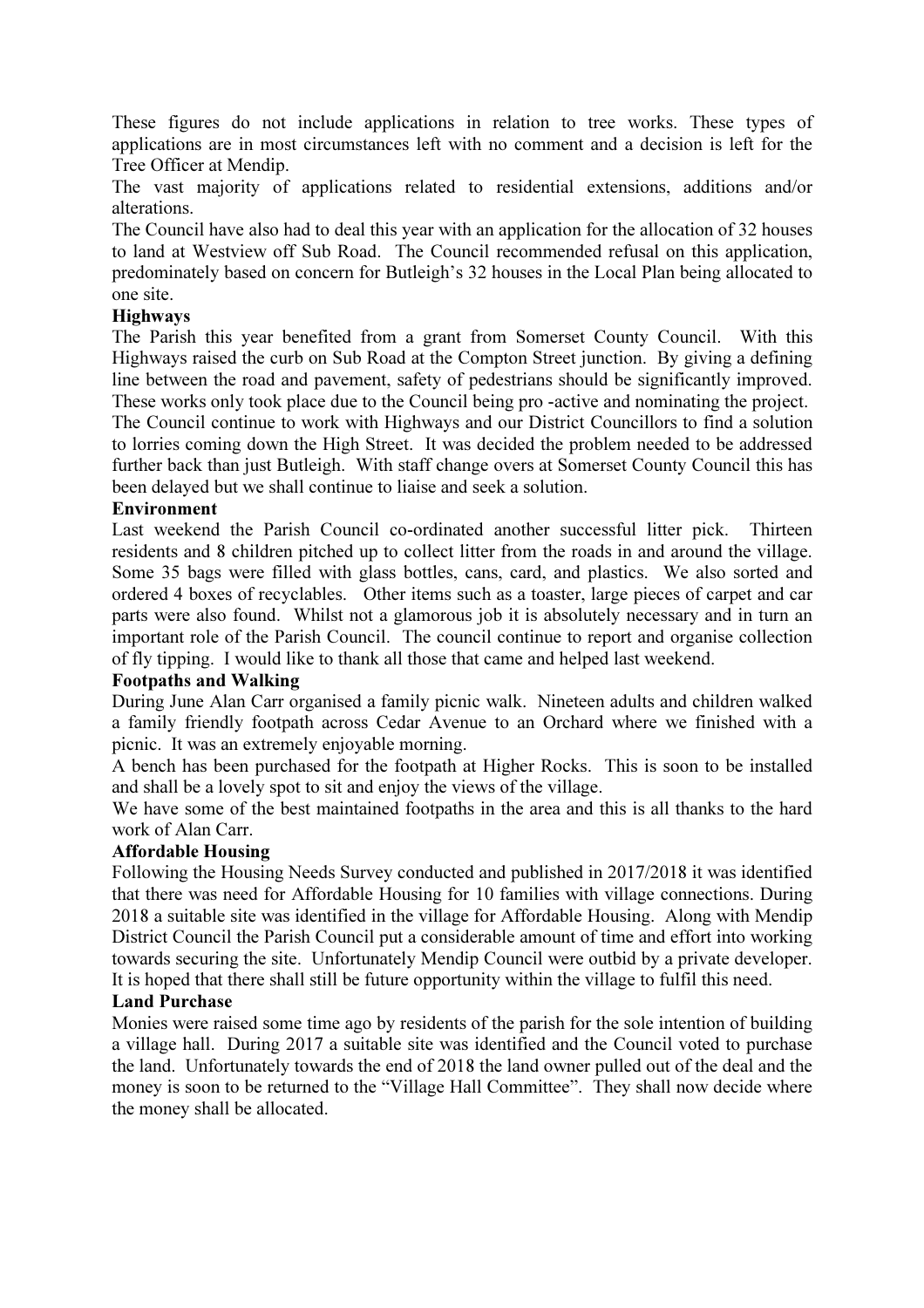# Enforcement

Enforcement continues to be an important but often frustrating role for the council. With cuts at Mendip they have few officers "on the ground". The council however continues to do all we can and report and chase areas of concern.

## Speeding

Speeding is of great concern to the Council. Last year we lost our Speed Watch coordinator and whilst we have some volunteers willing to do the work we require someone to coordinate a small team. To date despite advertising in the News and Views and on Facebook we are yet to recruit anyone. We shall continue to advertise this post.

During 2018 Somerset County Council suspended the Speed Indicator Device service. The Council are able to purchase a device and this is a real possibility. We are currently investigating companies and their devices. It is possible that the remaining money given to the Parish by the telecommunications company will be used to fund this scheme.

## Conclusion

It has again been a busy year. I think my fellow councillors will agree that at times it has been a frustrating one as working within the constraints of the council guidelines sometimes it takes longer than expected to make decisions and complete projects. That said we have made significant progress with a number of projects and have seen some through to completion. This shall be my last APM and indeed last meeting as Chairman and Councillor. It is a worthwhile position to hold and I hope that others from the Parish shall see the positives that are to be gained from taking on such a role. We are all advocates of our village and the Parish needs a strong Council to maintain our beautiful corner of Somerset. Finally, I'd like to take this opportunity to thank all my fellow Councillors and of course Sheila our Clerk for their support over the last year.

FINANCE : A comprehensive report of the year end finances (unaudited), was given by the Clerk. The unaudited book was open for inspection.

# BUTLEIGH PCC REPORT : Mrs S de Camp gave a report :

This year, attendance at regular services has decreased and we now expect 25 - 30 at the two regular communion services held on the second and third Sundays of the month. This reduction is in line with national trends. However, at all the major festivals and in particular over Christmas, numbers were high: the Carol service, Christingle and Crib services were all well attended.

A review of the Electoral Roll was taken during the year and the numbers brought up to date: the number on the Electoral Roll has decreased from 103 to 78.

We continue to offer a wide variety of services: Parish Communion on the 2<sup>nd</sup> and 3<sup>rd</sup> Sundays; regular Morning Praise, Café church, Songs of Praise, Taize, take place on the fourth Sunday of the month and Bible Sunday is marked with a special service. The All Age service on the first Sunday in the month, is well attended. Acorns is held every Wednesday after school during term time. However, there is still no provision for young people aged 11 upwards. In September, we invited the diocesan youth officer to discuss provision for young people and we are considering her ideas and suggestions. The Christian Meditation Group continues to meet fortnightly and a Bible study group meets weekly. During Lent, we held a Lent lunch, this year in aid of Crisis and a Lent course was led by Roy Moody in the Church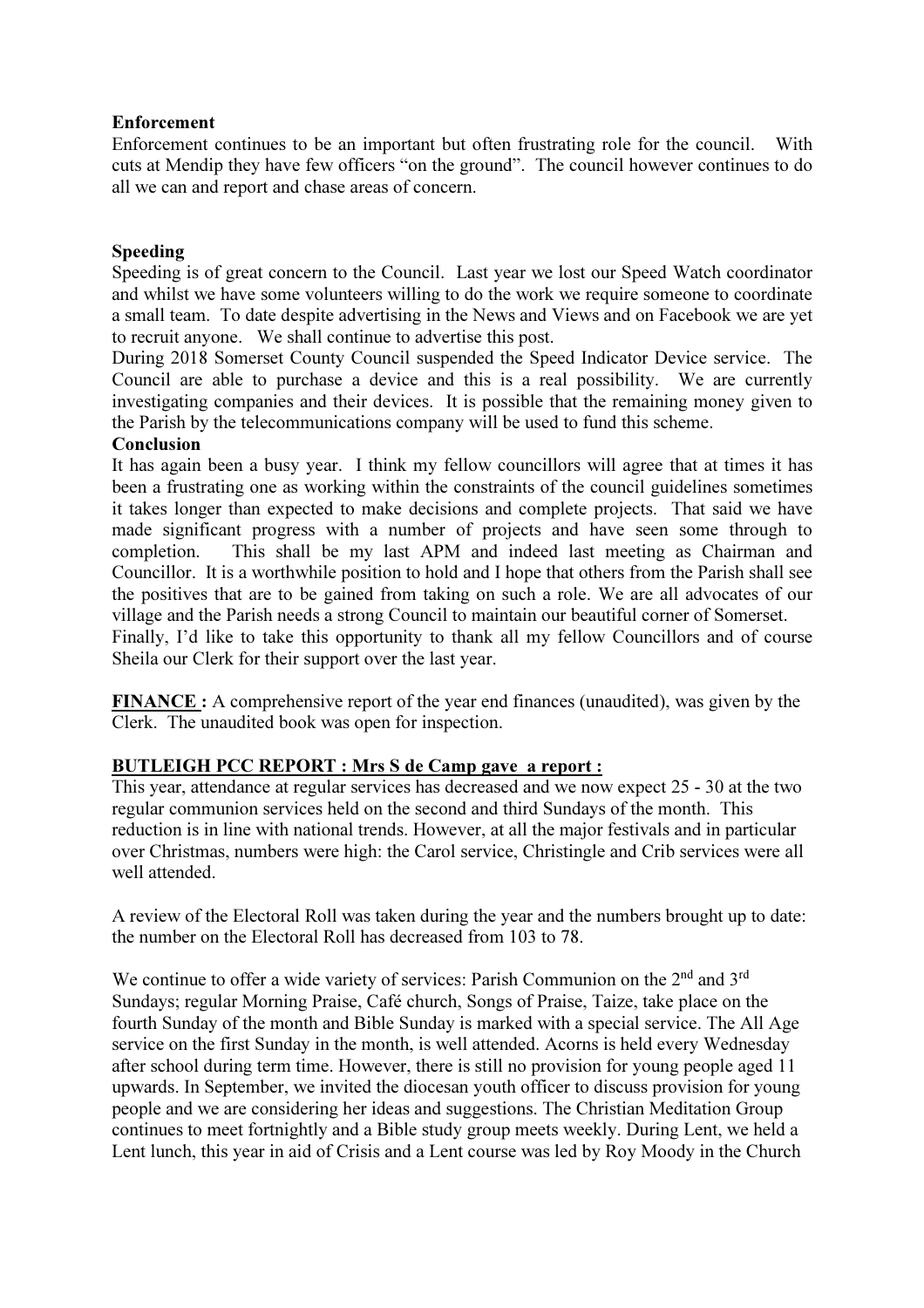#### Room during March.

The church finances are very well supervised and we are most grateful to our Treasurer, Mark Tolhurst for his detailed and excellent work; we thank Anthony Durbacz for auditing the accounts. We are also very grateful to our Secretary, Maggie Seward for all her efficient and thorough work. We thank David Heeley for continuing to chair the Finance and Administration Committee and Charmian Wright for chairing the Community Group. Sian Decamp chairs the Ministry Group.

The church fete this year was, once again, extremely successful, and we thank Elspeth Rymer and the committee for all their efforts and hard work. This event is an important and enjoyable village occasion and raises a significant amount of money for the work of the church.

The Quinquennial Inspection was carried out by John Beauchamp of the Borough Studios, Wedmore and the report was received in December. There is a copy of the report in the vestry for anyone to read. External works need to be carried out over the next eighteen months. We will need to fund raise and then apply for grants to cover the cost of this work which includes work on the roof and Bell tower. The interior of the church is in very good repair.

We continue to donate 10% of our income to charity. The three charities chosen by the PCC for 2018 were: Mission Aviation Fellowship, PromiseWorks and Butleigh School and we give to many other charities during the course of the year.

Because of the requirements of the new General Data Protection Regulations, we conducted an audit of all people who hold information for the church. We developed a policy, published a privacy notice and informed all data holders of their responsibilities. We are in line with the General Data Protection Regulations .

The refurbished Church Room has been well used. As reported last year, the PCC oversees the running of the Church Room and we are pleased to offer this facility to the village. The roof will need to be replaced in the near future and we will have to fund raise to cover costs.

The churchyard continues to be well maintained by Rob Hallett. A churchyard working group helps to keep the churchyard in excellent condition. We thank the Parish Council for their continued financial support in the maintenance of the churchyard.

The church continues to be largely supported by a congregation of people of senior years and this has obvious financial implications. Income from planned giving and collections has decreased but our expenses have remained broadly the same. Decreasing and elderly membership also has implications for the running of the church. We have only one churchwarden instead of two, and a limited group of people to take on other roles.

 Gill Service opens and closes the church every day so that it is available to all. People from the village continue to clean the church and provide flower arrangements which help to make the interior so attractive. We trust that St Leonard's continues to be a welcoming and friendly community and we thank all who give their time to the life and influence of the church in this village.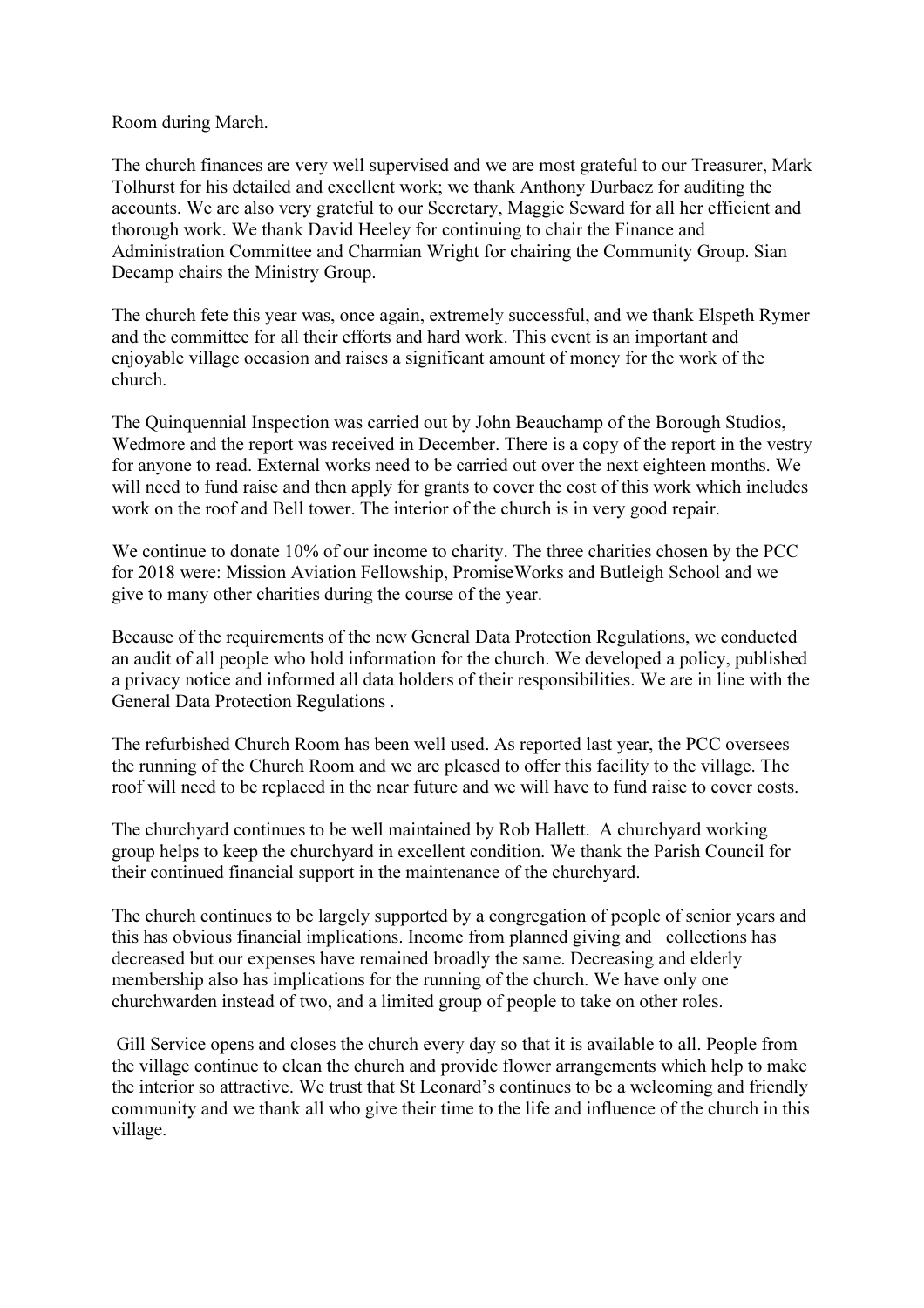# BUTLEIGH PLAYING FIELD ASSOCIATION REPORT: Mr Andrew Broomhead reported:

The BPFA continue to look after the main playing fields and pavilion in Backtown, and the smaller play park next to Holm Oaks. Both facilities are maintained to a high standard by a few individuals and are inspected every 2 weeks by us, and annually by ROSPA.

Highlights of the last 12 months activities include:-

# Fund raising activities

A Sportive cycling event was hosted last September from the Backtown field with about 170 participants from around the region cycling on either a 50km or 100km route. Participants thoroughly enjoyed this new event which raised about GBP800 and we plan to host another event this year.

The Multi Terrain Run last April had over 90 entrants, raising about GBP 600. The community helped with the marshalling and provided sustenance with a cake stall, for what remains a very highly popular part of the local running circuit and a successful day enjoyed by all.

A Barn Dance was held on a lovely September evening at Dave Sharland's farm. The event was well supported in what proved to be a toe tappingly active night with a superb local band. The event appealed to a wide cross section of ages with younger children enjoying the field outside the barn, while their parents and grandparents honed their steps inside.

Our annual Quiz Night was held on the 9<sup>th</sup> February where we remembered Nora Woolley who has sadly passed away. Nora was a big part of the village and prepared questions for the quiz for many years and will be greatly missed. This year over 50 people formed 9 teams from Butleigh and local villages to answer a wide range of questions, sustained with some locally prepared food and a few drinks.

Pilates and Yoga continue in the pavilion on a weekly basis as does Boot camp. The Nursery uses the pavillion for four days of the week..

# Facilities maintenance

The Holm Oaks facilities have been upgraded. A new rotating steel cone climber is excellent, a new Rocking Horse has been installed, and the Rocking rabbit repaired along with the tyre beam. This small park has much to offer. There is a seating area at the top, making it an outstanding facility for young and old to use, come and give it a try.

The Backtown playing fields were badly damaged by the heat of last summer, but repairs have been undertaken and the pitch has largely recovered. The access by Shared Access to the telecoms mast had produced some additional damage to the periphery of the ground and Shared Access have been notified and requested to drive around the edge and not diagonally across the grounds to avoid future problems.

Football activity on the sports field remains low. The main user is Wessex FC and about 10 games of football were played over the year.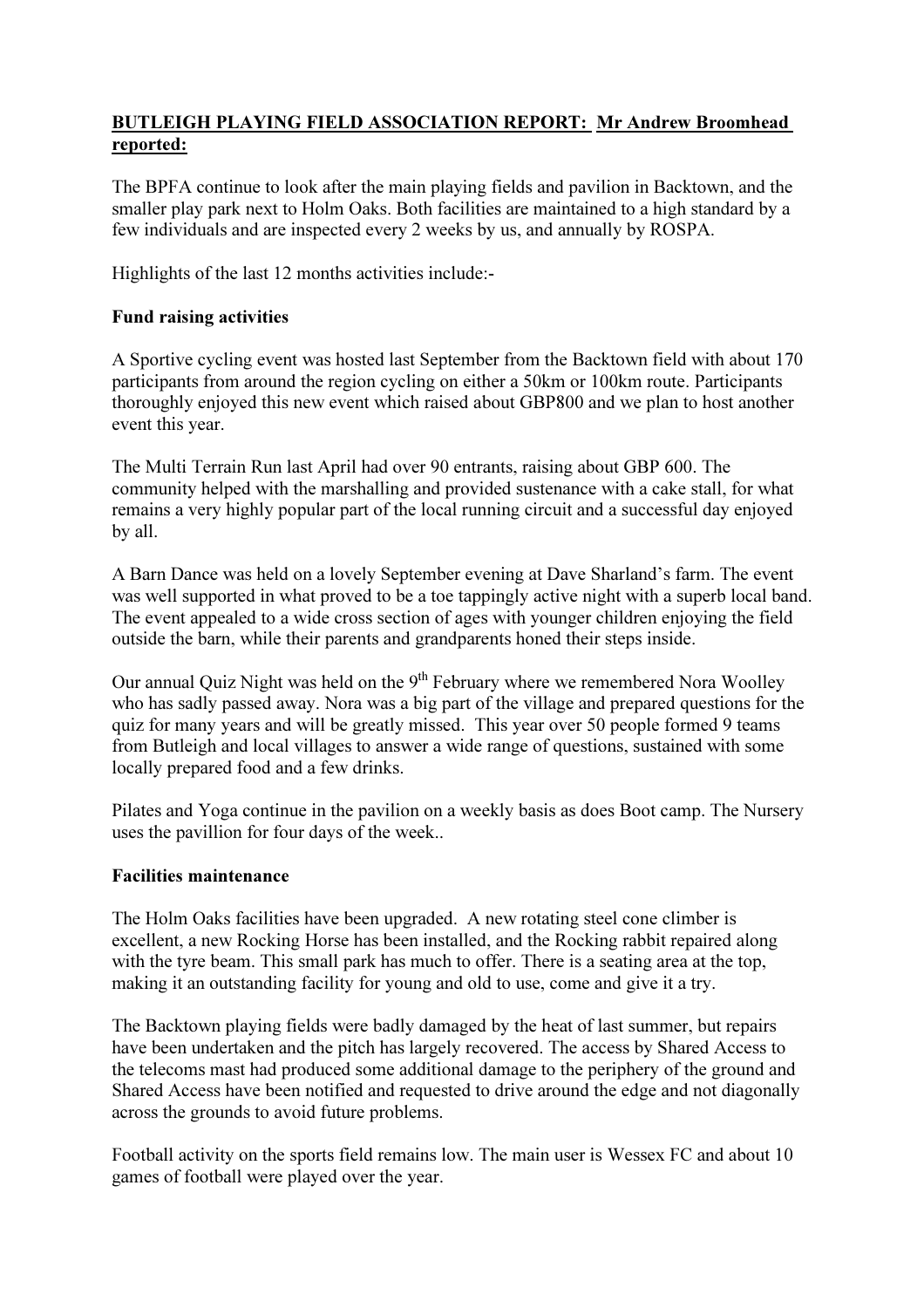There continues to be no junior football, rounders, quick cricket, youth club, nor 811 club.

The grounds and pavilion are highly regarded, and well maintained. It continues to be very sad to see almost no sport played on them any more.

# Finances

Overall the events mentioned above, along with the Parish precept and grants we have received helped generate a small surplus for the financial year to 31 August 2018. Tractor repairs have added to this year's pitch maintenance costs. Insurance costs for the buildings and third party liability amount to GBP1,560. These costs exceed the amount of the precept and we would request if consideration could be given to the base amount of the precept for next year.

The balance sheet remains healthy, in part due to the contribution from the telecoms mast. To utilise this contribution, the Committee has just installed a set of solar panels on the pavilion roof to generate an annual utility cost saving and an annual income from the national feed in tariff.

# **Overall**

A new committee was established in October of last year. Following some local advertising we secured three new volunteers including a new chairman.

Richard Hughes stood down from the role of Chairman at the AGM through work related commitments, but I am delighted to say that he has stayed on the committee and looks to take an active role in the upkeep of Holm Oaks play area. Richard has been on the committee now for many years and we thank him for his past and continued efforts.

 This year we have managed to secure a school's representative for the committee and hope to build a good and positive relationship with the school. We now have a committee of eleven and two parish council representatives, and a school representative. With this new team we hope to promote and run more community based activities in the coming year.

### BATS REPORT: Mr Alan Carr (Chairman) Mr Tom Done(Co-ordinator) reported:

We again had a successful year with 142 of trips a reduction from the previous year. The Co-ordinator reports that the of transferring the phone to another member of the team has been very successful, number used 850577

We can report that the "Mid Somerset Car Scheme Partnership's" moratorium on driver insurance premiums for 2015 has ended and we now pay £8 per Driver. The Accounts for 2018 have been prepared.

We made a minor increasing our trip rates, which were last increased in July 2010, with the exception of free medical trip for over nineties which has now been withdrawn as income has dropped due to falling number of trips. The scheme has welcomed one new driver leaving the team with 18 drivers.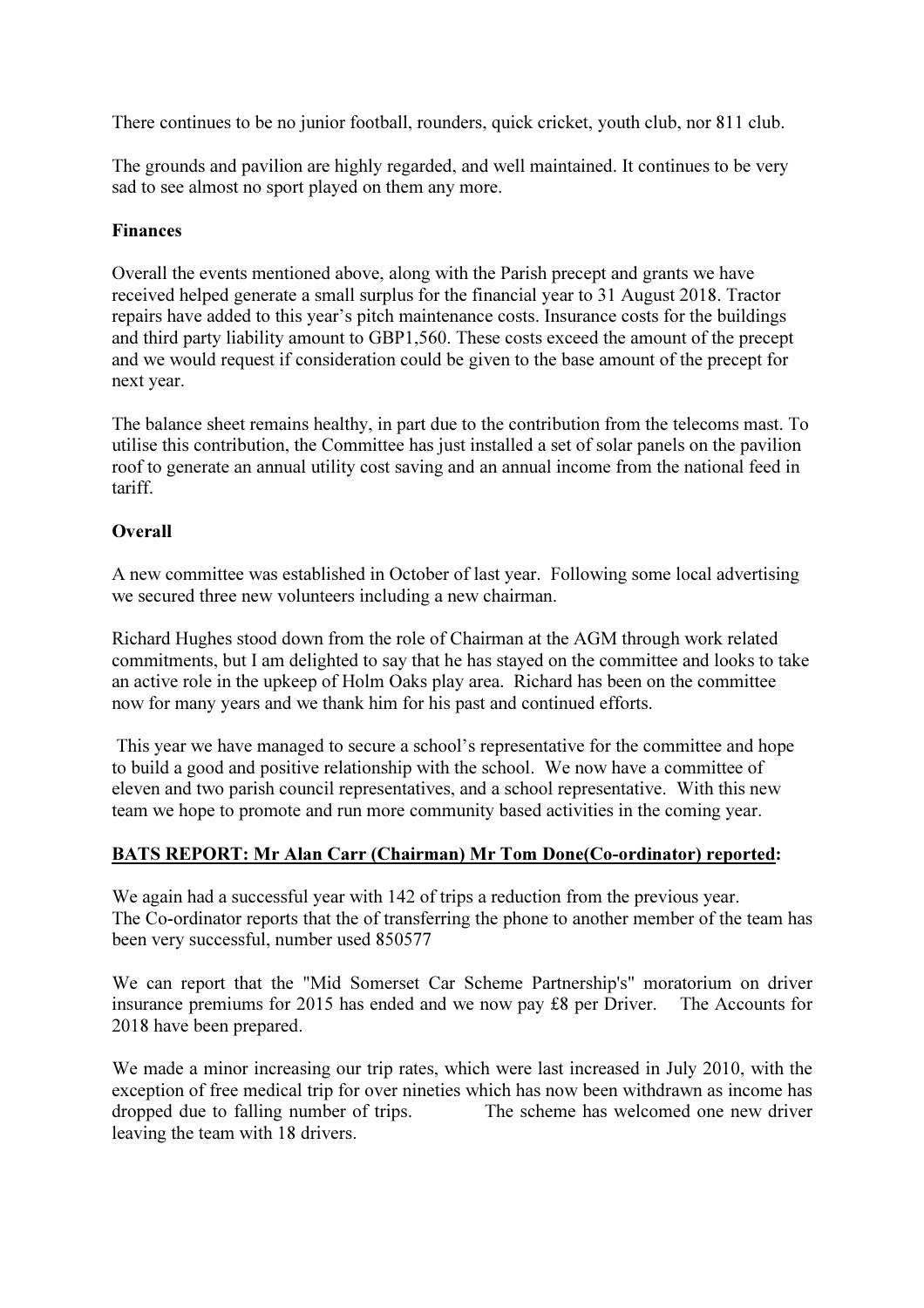Finally in this time of reduced Public Transport we cannot express how important it is for BATS service to be known to our community, and how rewarding it is to hear the complements for our passengers'.

# MENDIP DISTRICT COUNILLORS REPORT: Mr Nigel Woolcombe-Adams

reported: Mendip – Somerset Waste Partnership, new waste collection contract to be awarded from March 2020. Residual waste – green bins to be collected every 3 weeks. Promoting public health, people in Mendip higher than average life expectancy, less alcohol problems.

Housing- temporary accommodation down to single figures. Efforts are being made to prevent people being evicted. Rough sleepers- Mendip have funded a specialist officer to reduce rough sleepers. A new hostel at a farm at Kilmersdon is successful.

Private sector landlords- some do not maintain their properties and it is being taken seriously with an enforcement procedure. Working to bring empty homes back into occupation. Social housing and affordable homes, grants of up to £10k per property available. 540 affordable homes have been built in Mendip. .

Planning- Local Plan Part II hearing date in July. Full compliment of planning staff, hopefully more swift decisions will be taken.

New General Manager for economic growth.

Alternative arrangements for funding other than from the Government- MDC made 6 sensible/diligent investments totalling £40m. Warehouses and strategic land in Shepton Mallet and the Saxon Vale site in Frome..

Sound balance sheet and reserves. Council tax- MDC proportion 3.26% increase.

# SOMERSET COUNTY COUNCILLORS REPORT : Mr Nigel Hewett-Cooper reported: .

Again, this has been a challenging year, and one which has seen criticism of the council at fever pitch, generally by those who were the architects of the financial problems we face. But, we know it's easy to cause an issue, and then spit venom from the sidelines.

Despite our financial difficulties, which I shall touch upon later, some very good work is carried out by the County, much of it ignored, as it doesn't tick the 'insalubrious' box which so many facets of the media prefer to indulge themselves in.

Back in July, we took the decision to become paperless for our meetings. Printed agendas were costing the council in excess of £60k per year. The payback for the tablets we use is around 18 months, meaning this simple operation will save the council £150k in this quadrennium.

Our Children's services, deemed inadequate in 2015, continue to improve, with all aspects monitored turning the corner and now moving towards a further improvement at the next inspection. A recent spot-check inspection highlighted this.

In September we were forced to make another £19 million of savings. Remember, our annual grant from government has reduced over the past decade, and is expected to be zero by next year. There is only so much you can do with the money you have, and borrowing for everyday services is no longer allowed. This hard decision meant that the county finances are